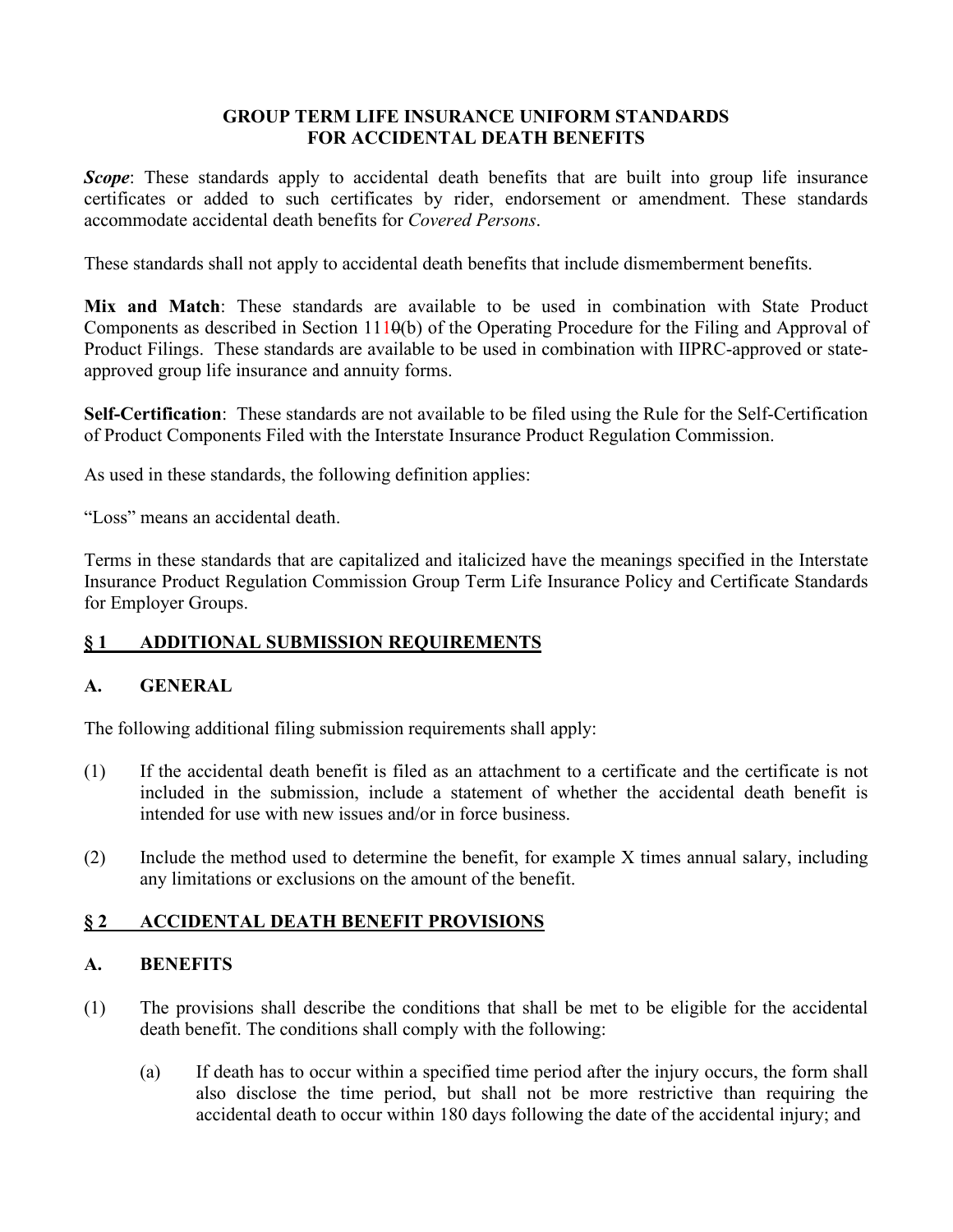- (b) The provisions may require that death be caused by an accident but such requirement shall be without regard to the means of the accident. The terms "accident," "accidental," "accidental injury," "accidental bodily injury" or "accidental means" shall be defined to employ "result" language and shall not include words that establish an accidental means test. The definition of "injury" may not be more restrictive than "injury means an accidental bodily injury sustained by a *Covered Person* that is a direct result of an accident, independent of disease or bodily or mental illness or infirmity or any other cause, and that occurs while the insurance benefit is in force."
- (2) The provisions may include a presumption of death provision that states that a *Covered Person* shall be presumed to have died as a result of accidental injury if the aircraft or other vehicle in which the *Covered Person* was traveling disappears, sinks or is wrecked, and the body of the *Covered Person* is not found for a specified number of years from the date the aircraft or other vehicle was scheduled to arrive at its destination, or the *Covered Person* is reported missing to the authorities.
- (3) The provisions may also include the following additional benefits:
	- (a) *Air bag use benefit.* In the event of an accidental death of an *Employee* and/or *Dependent* while the *Employee* or *Dependent* is traveling in an automobile, as defined in the certificate, that is equipped with an air bag for the *Employee*'s or *Dependent*'s seat, this benefit pays an additional benefit. The benefit may be stated as a flat dollar amount, or as a percentage of the amount payable for loss of life under the certificate.
	- (b) *Carjacking benefit.* In the event of an accidental death of an *Employee* and/or *Dependent* as a result of carjacking of an automobile, as defined in the certificate, in which the *Employee* or *Dependent* is traveling, this benefit pays an additional benefit. The benefit may be stated as a flat dollar amount or as a percentage of the amount payable for loss of life under the certificate.
	- (c) (i) *Child care benefit*. In the event of an accidental death of an *Employee* and/or *Spouse* who has a *Child* under a specified age, such as 13, this benefit pays an additional benefit for child care provided by a licensed child care provider. The benefit requires current enrollment in child care or enrollment for child care within a specified period of time after the death occurs, such as 31 days. The benefit period may be capped, and overall minimums and maximums per *Child* may also apply.
		- (ii) The benefit may also provide that, upon the accidental death of an *Employee* and/or *Spouse* if no *Child* is eligible for such benefit, the insurance company shall pay to the Beneficiary a specified minimum benefit amount, such as \$500 or \$1,000, in addition to the amount payable for loss of life under the certificate.
	- (d) (i) *Child education benefit*. In the event of an accidental death of an *Employee* and/or *Spouse* who has at least one *Child* under a specified age or level of education, this benefit pays an additional benefit for tuition expenses incurred for the *Child* beyond high school, usually at an accredited college, university or vocational school. The benefit requires current enrollment in the educational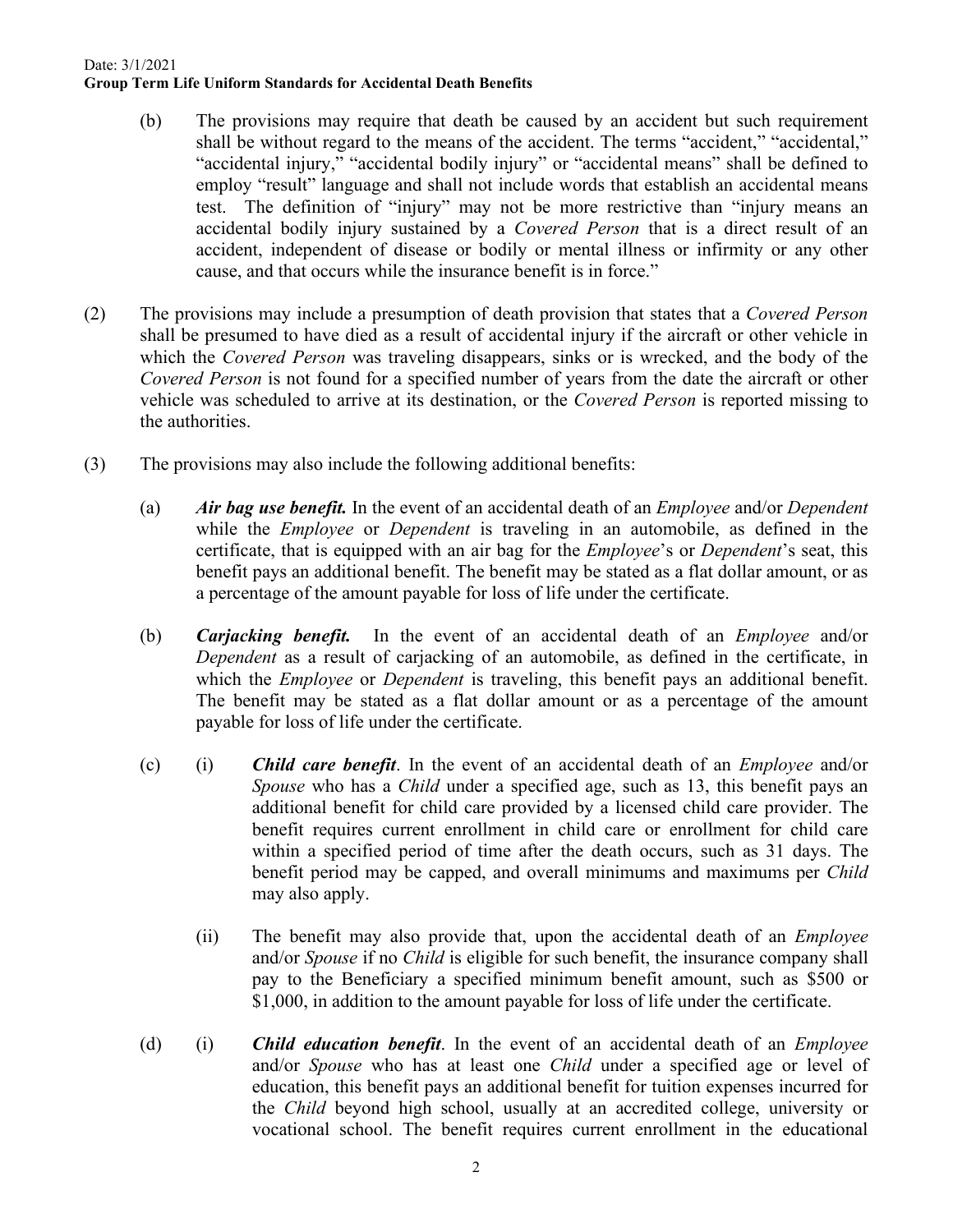institution or enrollment in the educational institution within a specified period of time after the death occurs, such as 31 days. The benefit period may be capped, and overall minimums and maximums per *Child* per academic year may also apply.

- (ii) The benefit may also provide that, upon the accidental death of an *Employee* and/or *Spouse* if no *Child* is eligible for such benefit, the insurance company shall pay to the Beneficiary a specified minimum benefit amount, such as \$500 or \$1,000, in addition to the benefit payable for loss of life under the certificate.
- (e) *Common carrier benefit*. In the event of an accidental death of an *Employee* and/or *Dependent* while being transported as a fare paying passenger in a public conveyance ("common carrier"), or as a result of being struck by a common carrier, this benefit pays an additional benefit. The benefit may be stated as a flat dollar amount or as a percentage of the amount payable for loss of life under the certificate.
- (f) (i) *Consolidated Omnibus Budget Reconciliation Act (COBRA) continuation benefit*. In the event of an accidental death of an *Employee* and the *Employee's Dependent* continues medical insurance as a COBRA continuation, this benefit pays an amount generally equal to the *Premiums* due for such continuation. The benefit may be subject to annual and overall minimums and maximums, and limited to a maximum benefit period.
	- (ii) The benefit may also provide that, upon the accidental death of an *Employee* and/or *Spouse* if there are no *Dependents* eligible for such benefit, the insurance company shall pay to the Beneficiary a specified minimum benefit amount, such as \$500 or \$1,000, in addition to the benefit payable for loss of life under the certificate.
- (g) *Emergency or disaster response team member benefit.* In the event of an accidental death of an *Employee* as a result of an accidental injury occurring while the *Employee* is working for the Policyholder and participating as a member of an emergency or disaster response team, this benefit pays an additional benefit. The benefit may be stated as a flat dollar amount or as a percentage of the amount payable for loss of life under the certificate.
- (h) *Family relocation and accompaniment benefit.* In the event of an accidental death of a *Spouse* or *Child* as a result of an accidental injury while accompanying the *Employee* on a business trip, or while travelling with the *Employee* for purposes of relocating the *Employee's* employment, this benefit pays an additional benefit. The benefit may be stated as a flat dollar amount, or as a multiple of the amount that would be payable for loss of life under the certificate, and the multiple may differ for the *Spouse* and *Child*.
- (i) *Funeral expense benefit.* In the event of the accidental death of an *Employee* and/or *Dependent* as a result of an accidental injury for which a death benefit is payable under the certificate, this benefit pays an additional benefit for the funeral expenses. The benefit may be stated as a flat dollar amount or as a percentage of the amount that would be payable for loss of life under the certificate.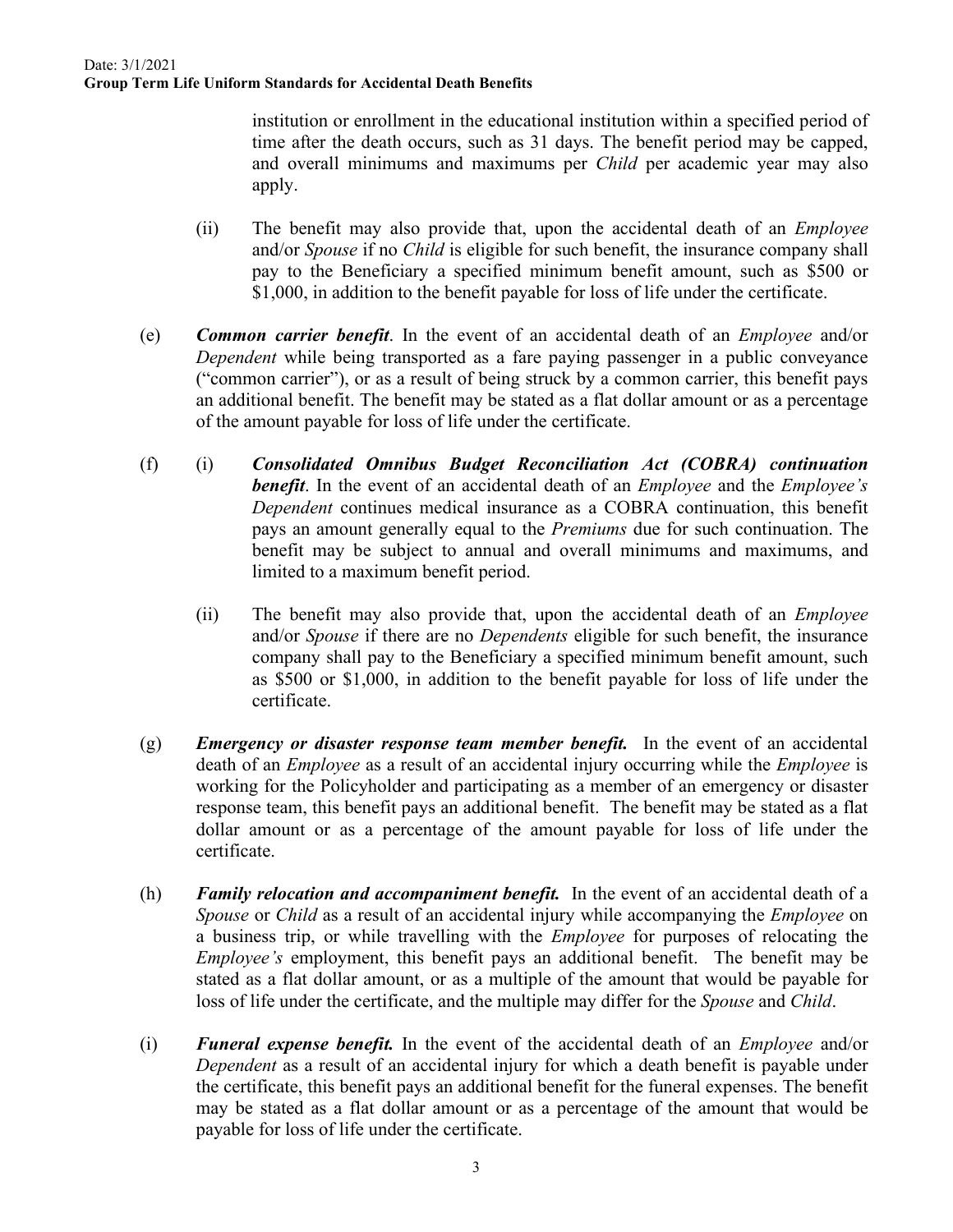- (j) *Human Immunodeficiency Virus (HIV) and/or hepatitis virus benefit.* In the event of the accidental death of an *Employee* who contracts the HIV or hepatitis virus as a result of sustaining an accidental injury while performing the *Employee's* job, this benefit pays an additional benefit. The benefit may be stated as a flat dollar amount, a monthly benefit or a percentage of the amount payable for loss of life under the certificate. A Workers' Compensation report may be required, as well as blood tests within certain time parameters.
- (k) *Job-related injury benefit*. In the event of an accidental death of an *Employee* as a result of a job-related accidental injury, this benefit pays an additional benefit. The benefit may be stated as a flat dollar amount, or a percentage of the amount payable for loss of life under the certificate. A Workers' Compensation report may be required.
- (l) *Monthly home mortgage payment benefit.* In the event of an accidental death of an *Employee* as a result of an accidental injury for which a death benefit is payable under the certificate and the *Employee* is survived by a *Spouse,* who is a co-borrower on a mortgage, this benefit pays an additional monthly benefit if there is an outstanding balance on the mortgage. The benefit may be stated as a number of monthly mortgage payments due, capped by a specified maximum amount. The benefit ends at the earliest to occur: when the maximum benefit is paid, when the mortgage is paid in full, the *Spouse* dies, or the home is sold. The benefit shall specify which type of mortgage is eligible for this benefit, such as primary home only, or primary and secondary home.
- (m) *Non-occupational vehicle accident benefit.* In the event of an accidental death of an *Employee* and/or *Dependent* while either is traveling in an automobile, as defined in the certificate, that is not being used for commercial or occupational purposes, or while a passenger in a public conveyance (such as a taxi, bus limousine, etc.), this benefit pays an additional benefit. The benefit may be stated as a flat dollar amount or as a percentage of the amount payable for loss of life under the certificate.
- (n) (i) *Relative care benefit*. In the event of an accidental death of an *Employee* and/or *Spouse* as a result of an accidental injury for which a death benefit is payable under the certificate and the *Employee* and/or *Spouse* is survived by one or more relatives, as defined in the certificate, who were dependent upon the deceased for support, this benefit pays an additional benefit. Support requirements may vary to include deductibility for federal income tax purposes, payment of nursing home, home health care or day care expenses, etc. The benefit amount may be stated as a flat dollar amount or as a percentage of the amount payable for loss of life under the certificate, and may be paid on a periodic basis or in a single sum.
	- (ii) The benefit may also provide that, upon the accidental death of an *Employee* and/or *Spouse* if there are no relatives eligible for such benefit, the insurance company shall pay to the Beneficiary a specified minimum benefit amount, such as \$500 or \$1,000, in addition to the benefit payable for loss of life under the certificate.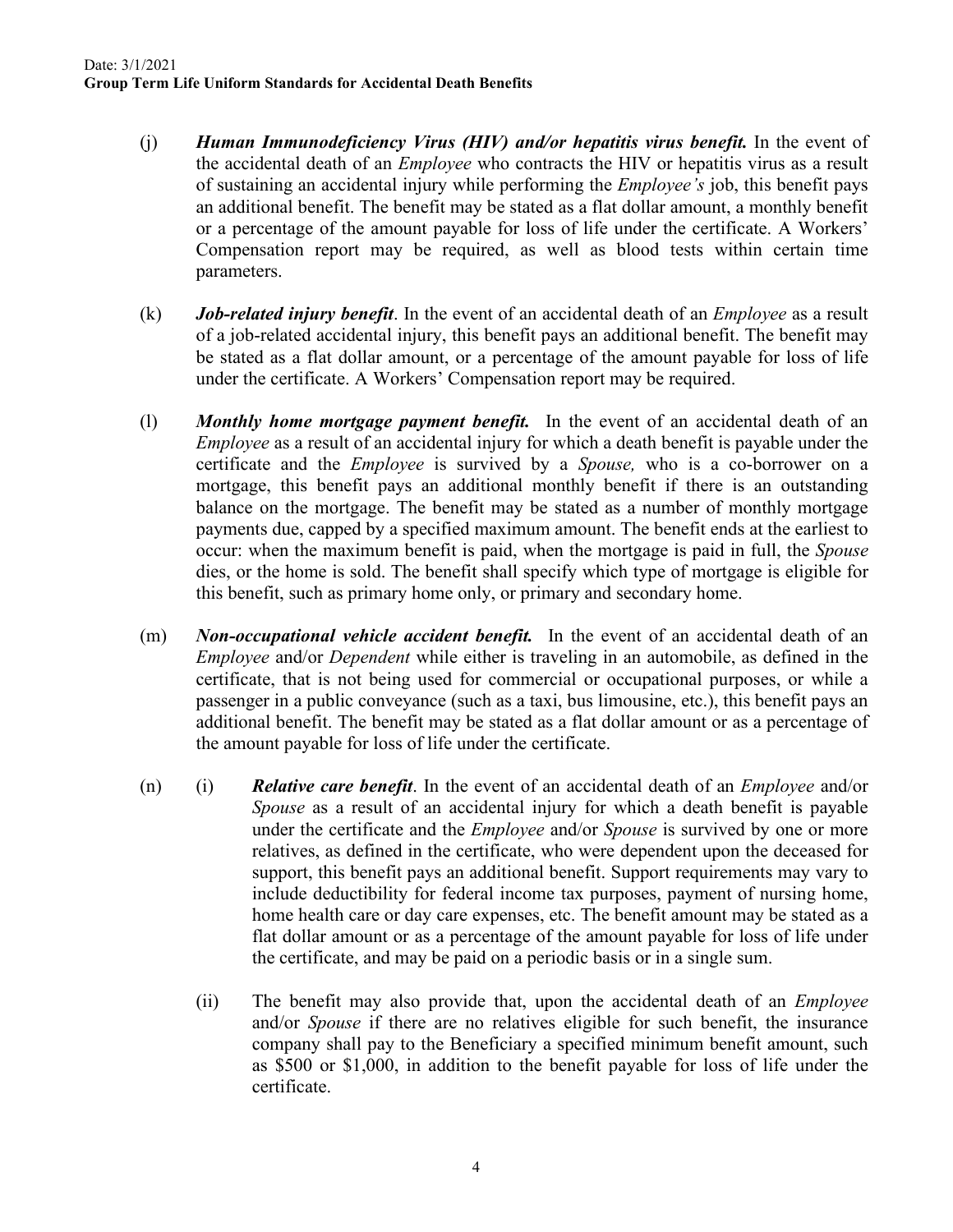- (o) *Repatriation expense benefit.* In the event of an accidental death of an *Employee* and/or *Dependent* as a result of an accidental injury for which a benefit is payable for loss of life under the certificate and the death occurs beyond a specified distance from the deceased's primary residence, this benefit pays an additional benefit for charges incurred for the preparation and transportation of the body to the deceased's city of residence. The benefit pays for the charges incurred and may be subject to an overall maximum amount.
- (p) *Seat belt use benefit*. In the event of an accidental death of an *Employee* and/or *Dependent* while the *Employee* or *Dependent* is traveling in an automobile, as defined in the certificate, that is equipped with seat belts and the *Covered Person* who dies was wearing a seat belt, this benefit pays an additional benefit. The benefit may be stated as a flat dollar amount, or a percentage of the amount payable for loss of life under the certificate.
- (q) (i) *Spouse education benefit.* In the event of an accidental death of an *Employee* who has a *Spouse* who is enrolled at the time of a loss of life in an accredited college, university or vocational school, or the Spouse so enrolls within a specified period of time after the death occurs, this benefit pays an additional benefit for tuition expenses incurred by the *Spouse*. The benefit period may be capped, and overall minimums and maximums per academic year may also apply.
	- (ii) The benefit may also provide that, upon the accidental death of an *Employee* if no *Spouse* is eligible for such benefit, the insurance company shall pay to the Beneficiary a specified minimum benefit amount, such as \$500 or \$1,000, in addition to the benefit payable for loss of life under the certificate.
- (r) *Spouse's Loss of life as a result of a common accident benefit*. In the event of an accidental death of an *Employee* and *Spouse* as result of an accidental injury sustained in the same accident or in separate accidents that occur within a specified period of time of each other, such as 24-48 hours, and there is at least one surviving *Child*, this benefit pays an additional benefit. The benefit may be stated as a flat dollar amount, or as a percentage of the amount payable for the *Spouse's* loss of life under the certificate.
- (s) *Travel benefit.* In the event of an accidental death of an *Employee* and/or *Dependent* while the *Employee* is traveling on business for the policyholder, this benefit pays an additional benefit. The benefit may be stated as a flat dollar amount, or as a percentage of the amount payable for loss of life under the certificate.
- (t) *Workplace felonious assault benefit*. In the event of an accidental death of an *Employee* as a result of a felonious assault occurring at the policyholder's regular place of business, or while the *Employee* is traveling on business for the policyholder, this benefit pays an additional benefit. The benefit may be stated as a flat dollar amount, or a percentage of the amount payable for loss of life under the certificate.
- (4) The certificate provisions for the additional benefits shall define terms that have special meanings, describe who is entitled to the benefits, state when the benefits end and describe the terms and conditions of such benefits, including benefit amounts.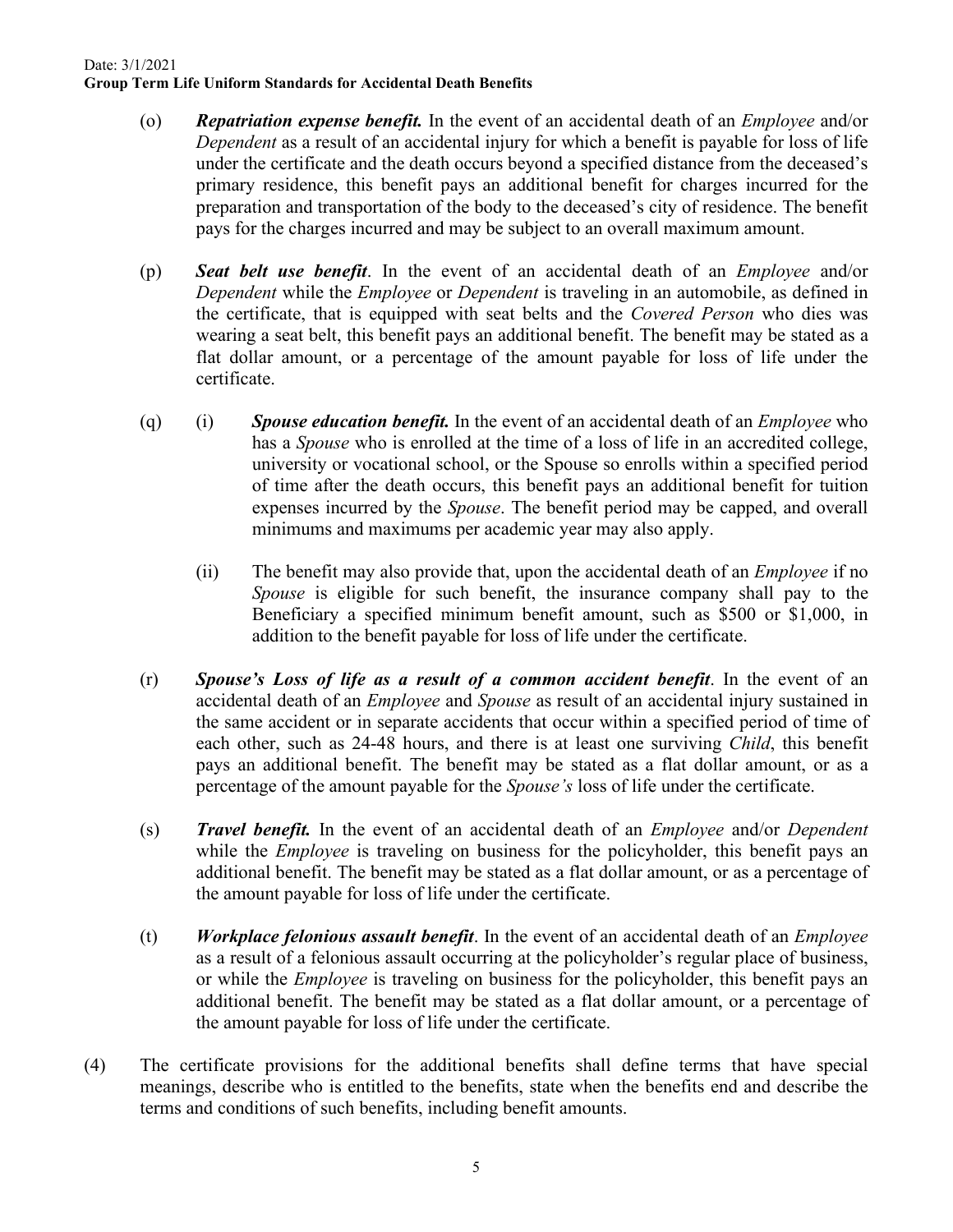- (5) The provisions may include other accidental death benefits that are approved by the Interstate Insurance Product Regulation Commission.
- (6) The provisions shall state that the *Employee* accidental death benefit is payable to the *Beneficiary* and the *Dependent* accidental death benefit is payable to the *Employee*. The provisions may also allow benefits to be payable to other persons or entities as designated by the *Employee*.
- (7) The provision shall not include an aggregate limit that caps the accidental death benefits payable for all certificates issued by the insurance company and its subsidiaries and affiliates.

# **B. AUTOPSY**

(1) The provisions may state that the insurance company reserves the right, at its expense, to request an autopsy unless prohibited by law.

# **C. EXCLUSIONS**

- (1) The provisions shall specify any exclusion applicable to the accidental death benefit. The exclusions shall be limited to the following:
	- (a) Death caused or contributed to by disease or infirmity of mind or body, or medical or surgical treatment for such disease or infirmity;
	- (b) An infection not occurring as a direct result or consequence of the accidental bodily injury;
	- (c) Death caused or contributed to by any attempt at suicide, or intentionally self-inflicted injury, while sane or insane;
	- (d) Death caused or contributed to by travel in or descent from an aircraft, if a *Covered Person* acted in a capacity other than as a passenger;
	- (e) Death caused or contributed to by travel in an aircraft or device used for testing or experimental purposes, used by or for any military authority, used for travel beyond the earth's atmosphere;
	- (f) Death caused or contributed to by "war" or "act of war," as defined in the standards for the exclusions provision of the certificate;
	- (g) Death caused or contributed to by active participation in a riot, insurrection or terrorist activity;
	- (h) Death occurring while the *Covered Person* is incarcerated;
	- (i) Death caused or contributed to by committing or attempting to commit a felony;
	- (j) Death caused or materially contributed to by voluntary intake or use by any means of: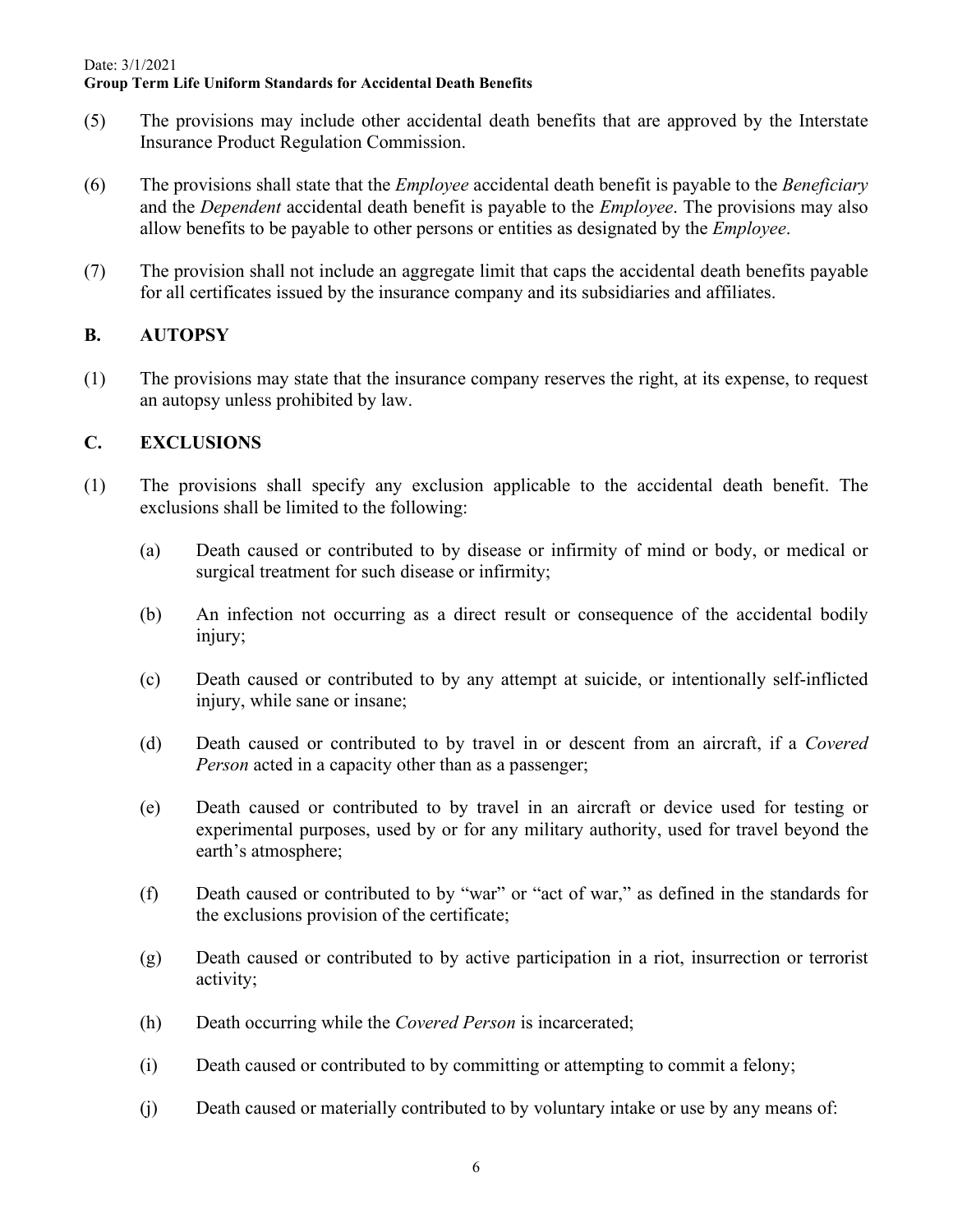- (i) Any drug, unless:
	- (A) Prescribed or administered by a physician and taken in accordance with the physician's instructions, or;
	- (B) An over the counter drug, taken in accordance with instructions; or
- (ii) Poison, gas or fumes, unless a direct result of an occupational accident;
- (k) Death caused or contributed to by intoxication as defined by the jurisdiction where the accident occurred;
- (l) Death caused or contributed to by riding or driving an air, land or water vehicle in a race, speed or endurance contest;
- (m) Death caused or contributed to by bungee jumping;
- (n) Death caused or materially contributed to by participation in an illegal occupation or activity;
- (o) Death caused or contributed to by rock or mountain climbing; and/or
- (p) Death caused or contributed to by aeronautics (hang-gliding, skydiving, parachuting, ultralight, soaring, ballooning and parasailing).
- (2) The provisions may include any other exclusions that are approved by the Interstate Insurance Product Regulation Commission.

# **D. INCONTESTABILITY**

(1) If the accidental death benefit is issued as an attachment to the certificate, the provisions may state that the insurance company shall not contest the accidental death benefit after it has been in force during the lifetime of a *Covered Person* for two years from the date of issue of such benefit, except for fraud in the procurement of the benefit, when permitted by applicable law in the state where the certificate is delivered or issued for delivery.

# **E. WHEN THE ACCIDENTAL DEATH BENEFIT ENDS**

- (1) The provisions shall state that accidental death benefits end at the earliest of the following:
	- (a) Upon written request from an *Employee*, unless prohibited by federal or state law or the policyholder's plan;
	- (b) The date a *Covered Person's* group term life insurance coverage ends under the certificate;
	- (c) The end of the period for which the last *Premium* has been paid for a *Covered Person*, in accordance with the provisions of the certificate;